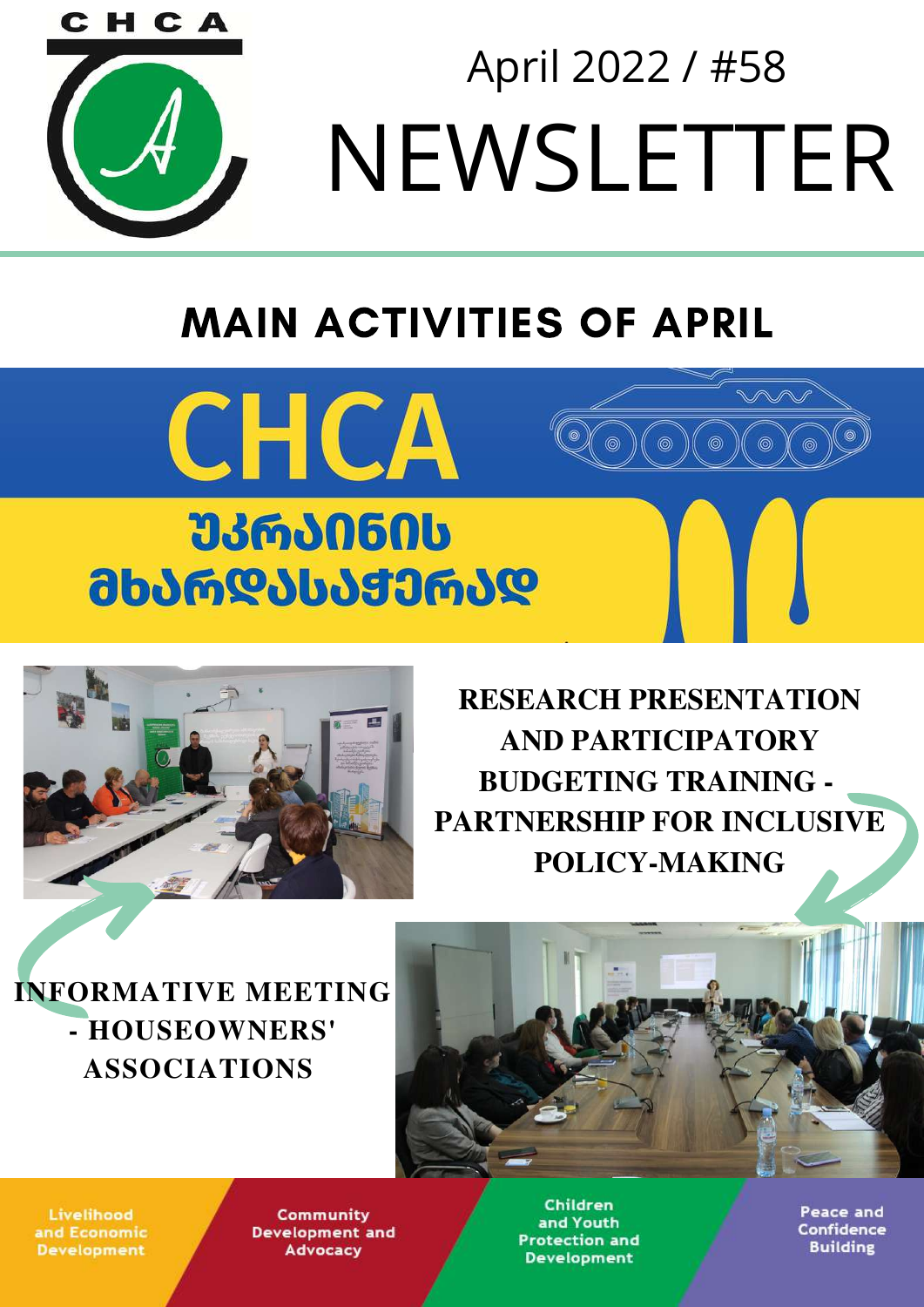

ევროკავშირი საქართველოსთვის Project funded by the European Union







## **PARTNERSHIP FOR INCLUSIVE POLICY-MAKING**



In April, a series of research presentations has started in 10 municipalities of Georgia!

At the presentations, representatives of nongovernmental, civil society and community organizations, as well as representatives of the municipality will be presented the research - "Research and analysis of the need for social services and social programs."

Presentations were held in the following regions: Batumi, Ozurgeti, Kutaisi, Ambrolauri, Akhaltsikhe, Lagodekhi, Mtskheta, Gori, Bolnisi.

Its main aspects, findings and recommendations were discussed at the presentations. A discussion was held on these issues, which was attended by representatives of civil society, community organizations and the municipality.



Livelihood and Economic **Development** 

Community **Development and Advocacy** 

**Children** and Youth **Protection and Development**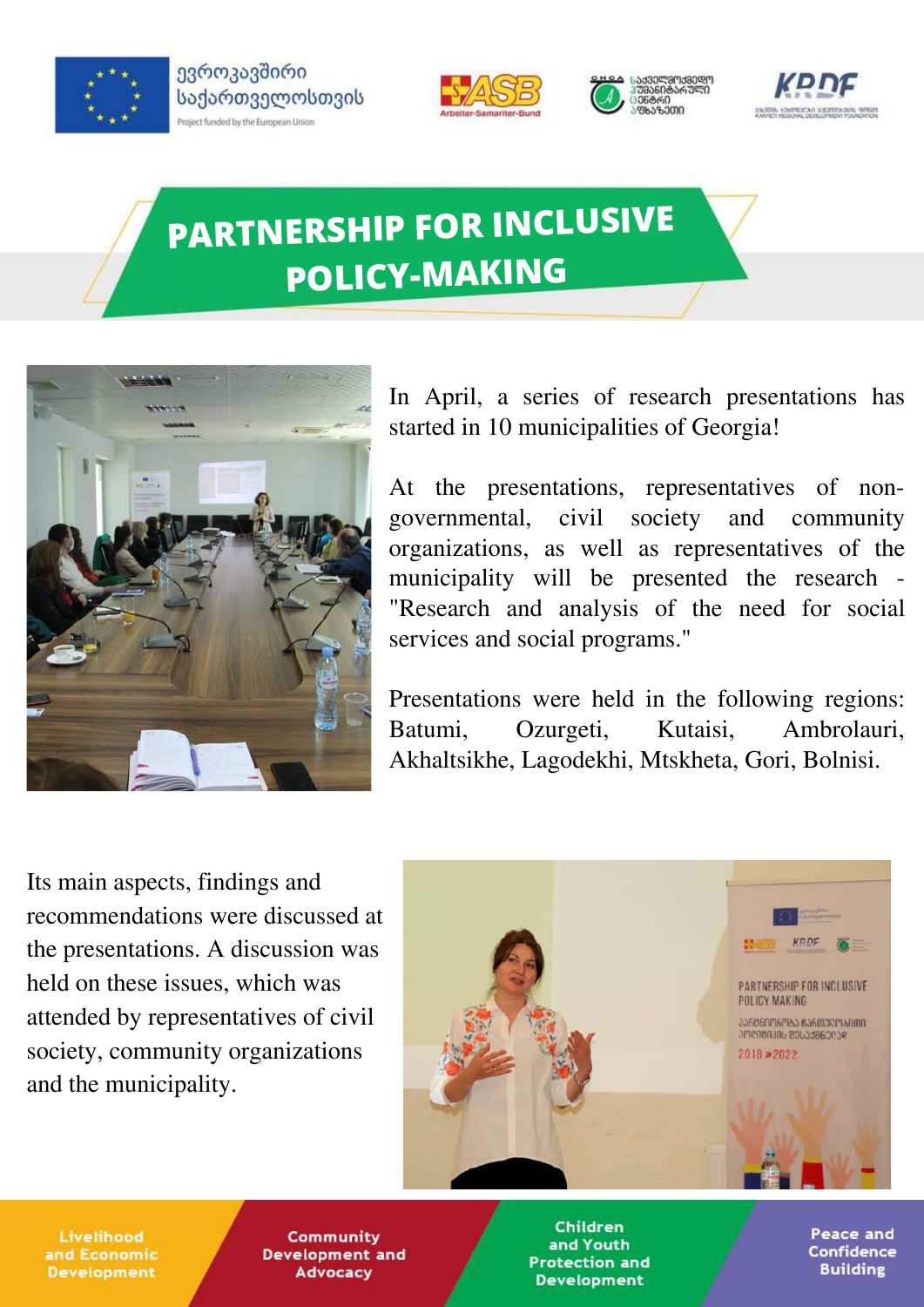

ევროკავშირი საქართველოსთვის Project funded by the European Union







## **PARTNERSHIP FOR INCLUSIVE POLICY-MAKING**



A series of participatory budgeting training seminars was held in target municipalities.

The meeting in Kutaisi Municipality was held in a very active and engaging environment, which was attended by the CHCA Executive Director and ASB Georgia Project Coordinator.

The training is attended by community leaders as well as representatives of non-governmental organizations, civil society and municipalities.

#### **Topics discussed:**

- Local self-government budget;
- Forms of citizen participation;
- Involvement of citizens in the budget process;
- Citizen Participation Plan and its implementation;
- Practical works.



Livelihood and Economic **Development** 

Community **Development and Advocacy** 

**Children** and Youth **Protection and Development**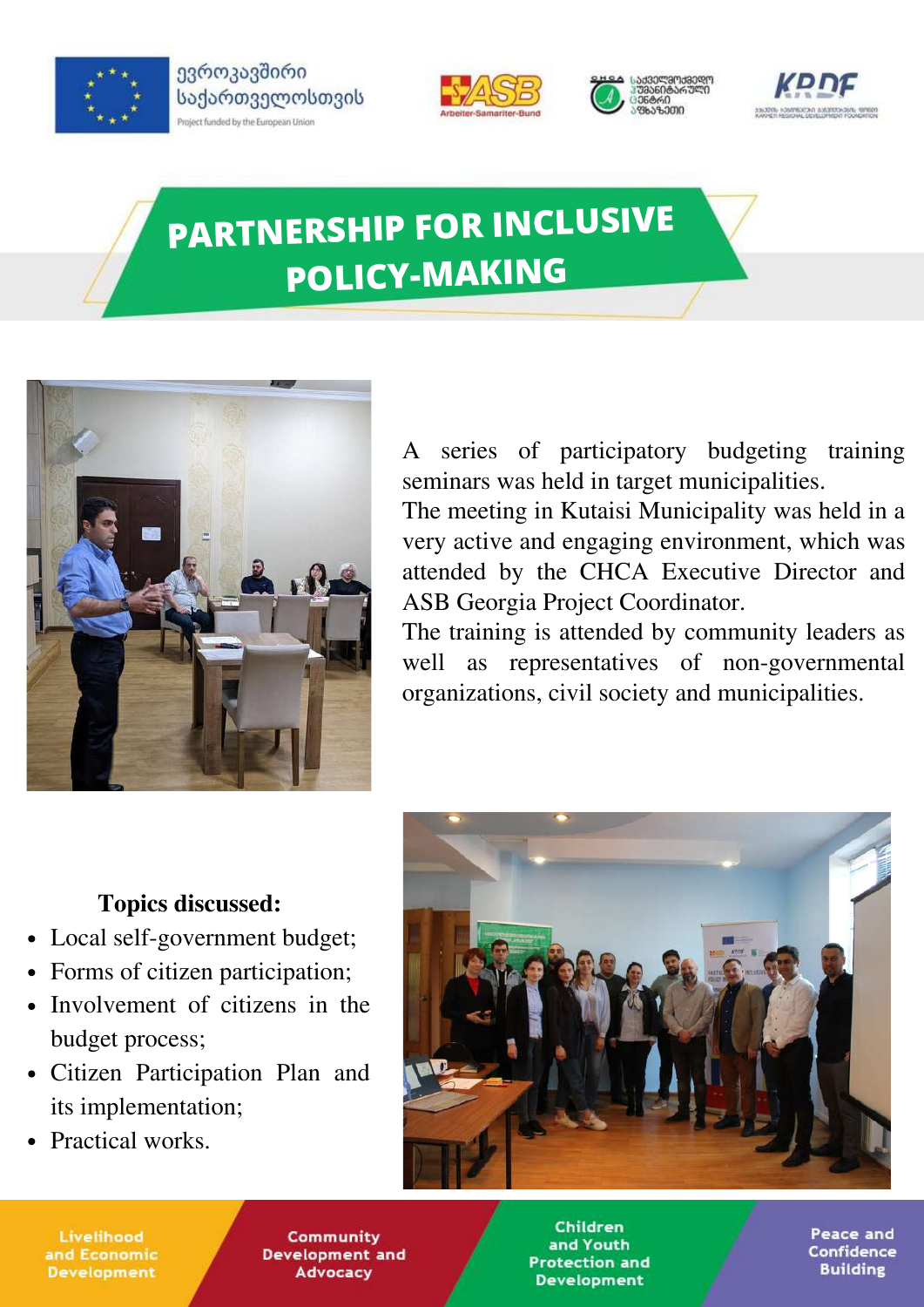## **COMMUNITY EMPOWEREMENT AND ADVOCACY**

**A 2-day training course was held in Zugdidi within the framework of the project "Establishment of Apartment Owners 'Communities in IDP Community Resettlement Facilities from Abkhazia, Capacity Building and Support for the Establishment of a Network of Apartment Owners' Communities" in Zugdidi.**



**The aim of the project is to establish modern standards for the management of common property in the resettlement facilities of IDPs from Abkhazia and to increase the social integration of IDPs.**





**Participants discussed topics:**

**1. Revenue generation by a condominium; 2. Management of a condominium;**

**3. Preparation of applications and cofinancing projects.**

Livelihood and Economic **Development** 

Community **Development and Advocacy** 

**Children** and Youth **Protection and Development**